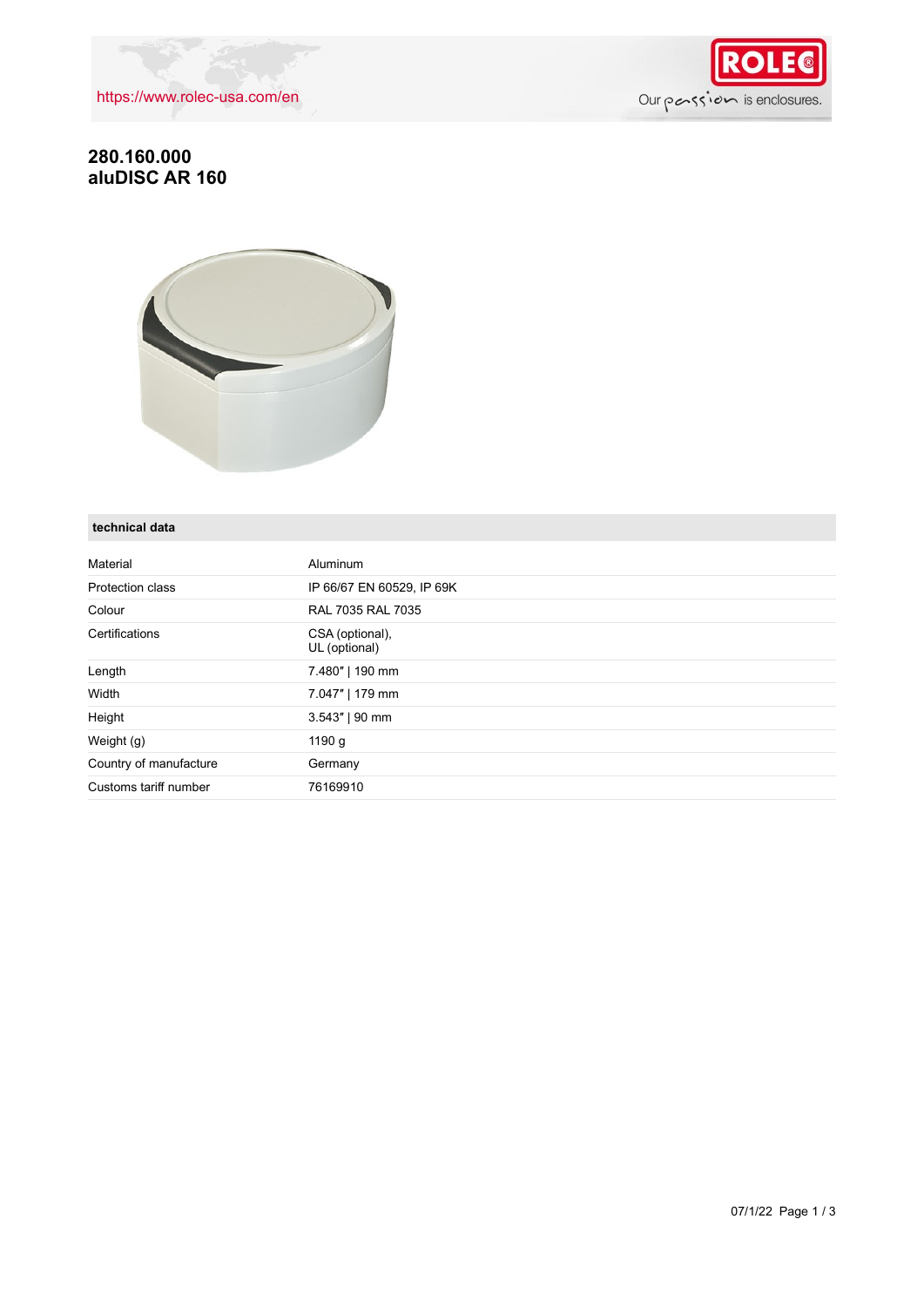

## **aluDISC** AN ABSOLUTE ALL-ROUNDER IN EVERY RESPECT

### **IP 66, IP 67 - Optional: IP 69K**

aluDISC is the world's first round diecast aluminum enclosure for industrial electronics. The unique design integrates perfectly with machinery and piping systems. No matter if it is mounted on a wall, to a pipe system or a machine housing, the round aluDISC shape will always make a great impression.

Standard features include IP 66 and IP 67 protection classes, a recessed lid for fitting a membrane keypad or product label, snap-on design covers which hide the lid screws and mounting holes, lid retaining straps, an optional hinged IP 65 transparent cover and screw bosses in the base and lid for fitting PCBs, mounting plates etc. The enclosures can be mounted without opening the lid which means your electronics remain protected at all times. Matching cable glands and other accessories are also available.

We can supply aluDISC enclosures fully customized to your requirements.

Enclosure sizes 4

Additional info Integrated recess in the lid for membrane keypad or front plates

For AR 120: Optional protective cover with hinge mechanism made from transparent polycarbonate (PC),

UV stabilised, UL 94 V-2 – 0,36 ~ 1,9 mm, HB > 1,9 mm, sealable

Clip-on design covers, plastic POM (polyoxymethylene), similar to RAL 7016 anthracite gray

Optional: Lid support, lid screw with plastic element made from stainless steel 1.4567 and polyamide (PA6)

**Enclosure** Diecast aluminum alloy

EN AN-44300 DIN EN 1706

(GD Al Si 12/DIN 1725)

1° mold slope for casting ejection > internal circumference dimensions decrease by 1° towards enclosure bottom.

Fastening Separate screw channels

Internal mounting Fastening thread on the enclosure base and in the lid

Ingress protection IP 66, IP 67 / EN 60529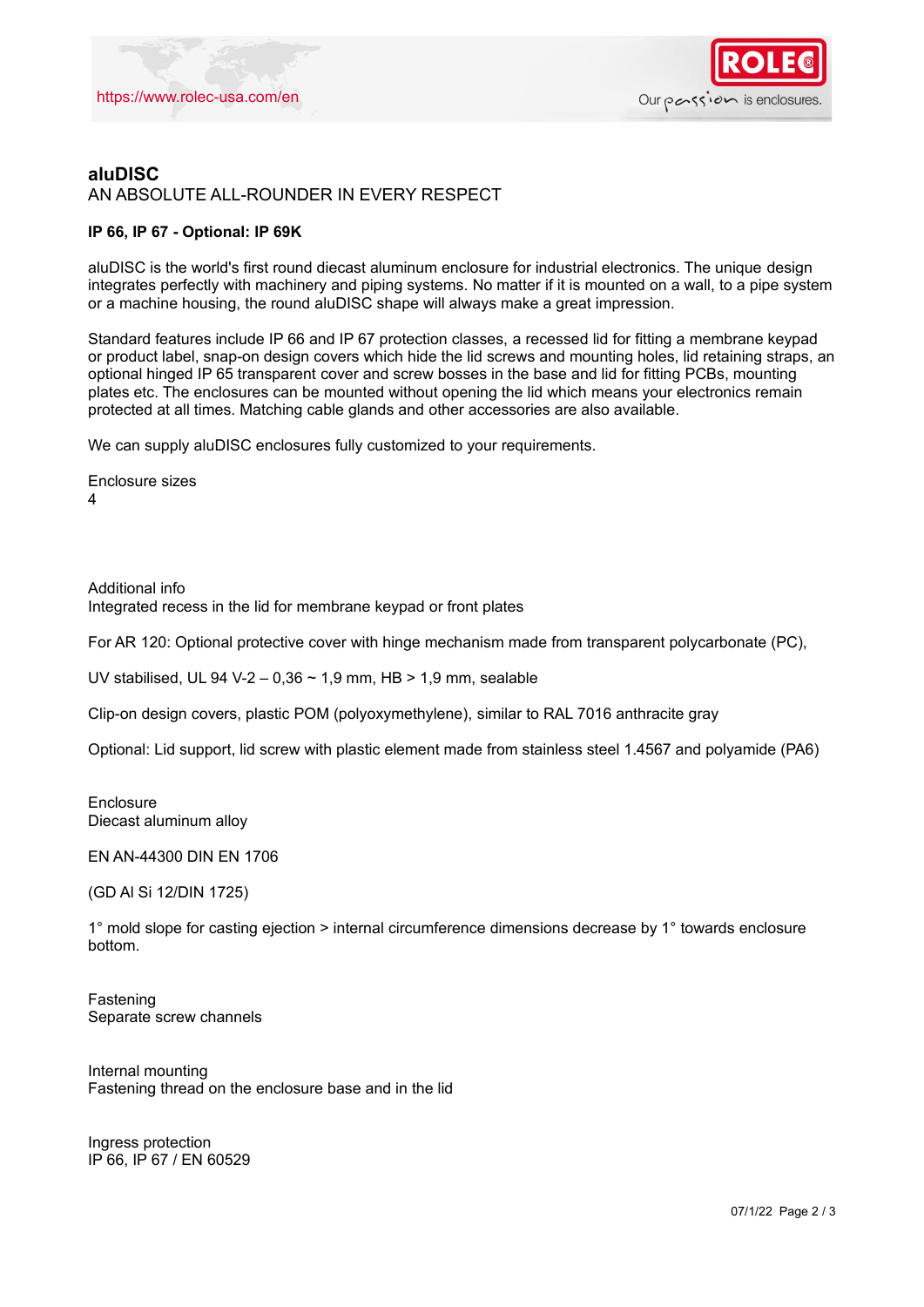



Optional: IP 69K / ISO 20653

Gasket Silicone molded gasket

Optional: Chloroprene O-ring gasket (CR)

Lid screws Stainless steel 1.4567, captive

Surface Powder coating RAL 7035, light gray

Optional: Special colors

Optional: Corrosion protection

**Customizing** Learn more about our full customizing service for installation-ready enclosures